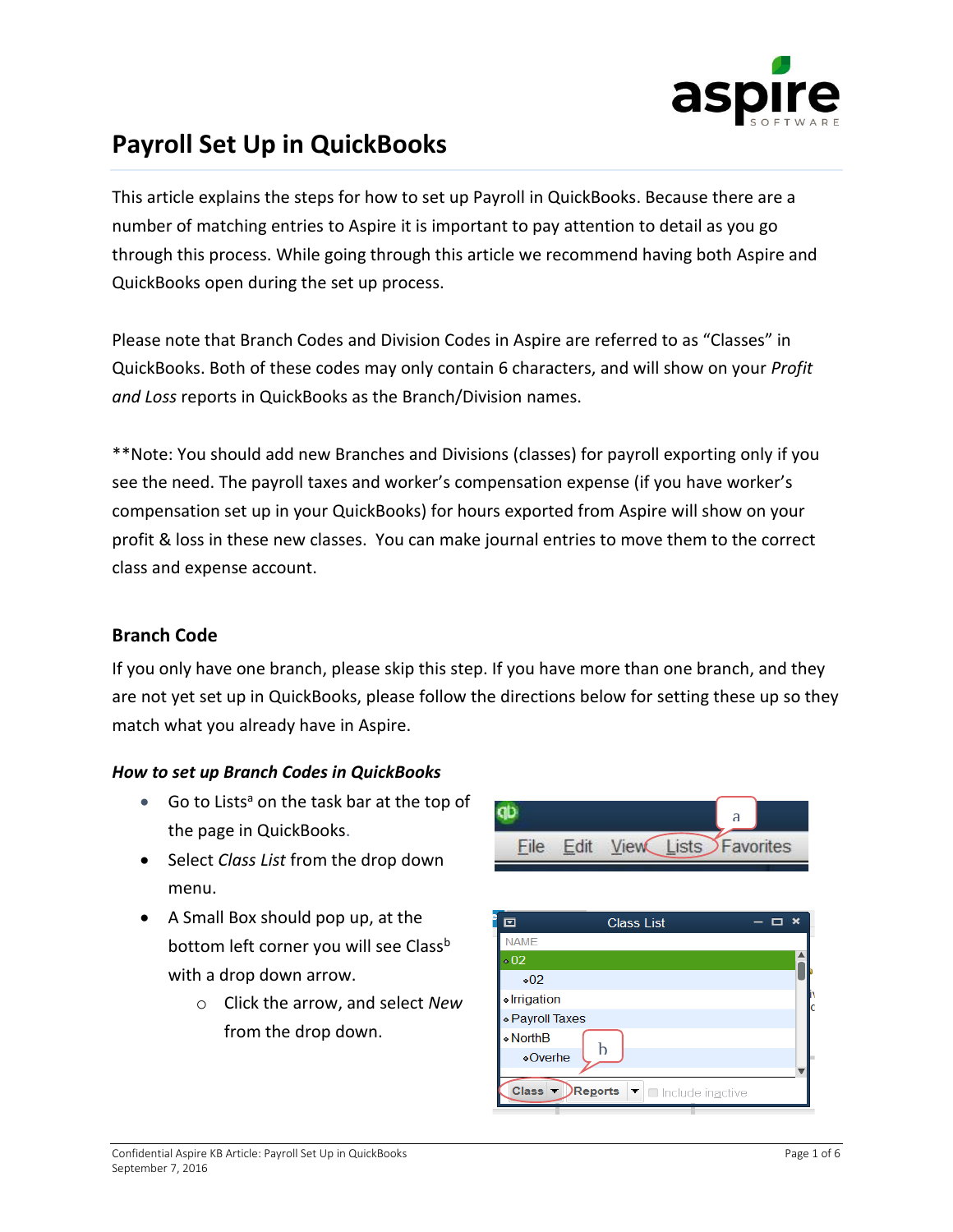- Fill in the Class Name<sup>a</sup> field. The value you provide must match the Branch Code in Aspire. The Class Name can
- be up to 6 characters long. Select OK. • Set up any additional Branches that you have in the same way.

回

Class Name

## **Division Codes**

Division codes are sub-classes of branches in QuickBooks. If there are any existing division codes in QuickBooks, they will need to be edited or added to match the setup that is already in Aspire\*\*. Division codes will also need to be 6 characters or less.

If you do not have division codes set up in QuickBooks, please follow these instructions.

#### *How to set up Division Codes in QuickBooks*

- Go to Lists<sup>b</sup> on the Task Bar at the top of the page.
- Select 'Class List' from the List Drop Down Menu.
- At the bottom left corner of the new window you will see Class<sup>c</sup> with a drop down arrow.
- Click on the arrow for the Class dropdown, and select the *New* option.
- Based on the divisions you have established in Aspire, fill in the division name under Class Name<sup>d</sup>.



- **If you only have one Branch**, click okay once you have filled in the Division Name as it should appear in QuickBooks.
- **If you have more than one**  Branch, click on the checkbox<sup>e</sup> that says "Subclass of", and from the drop down, choose the appropriate branch name under which the division should be placed based on the Aspire setup.

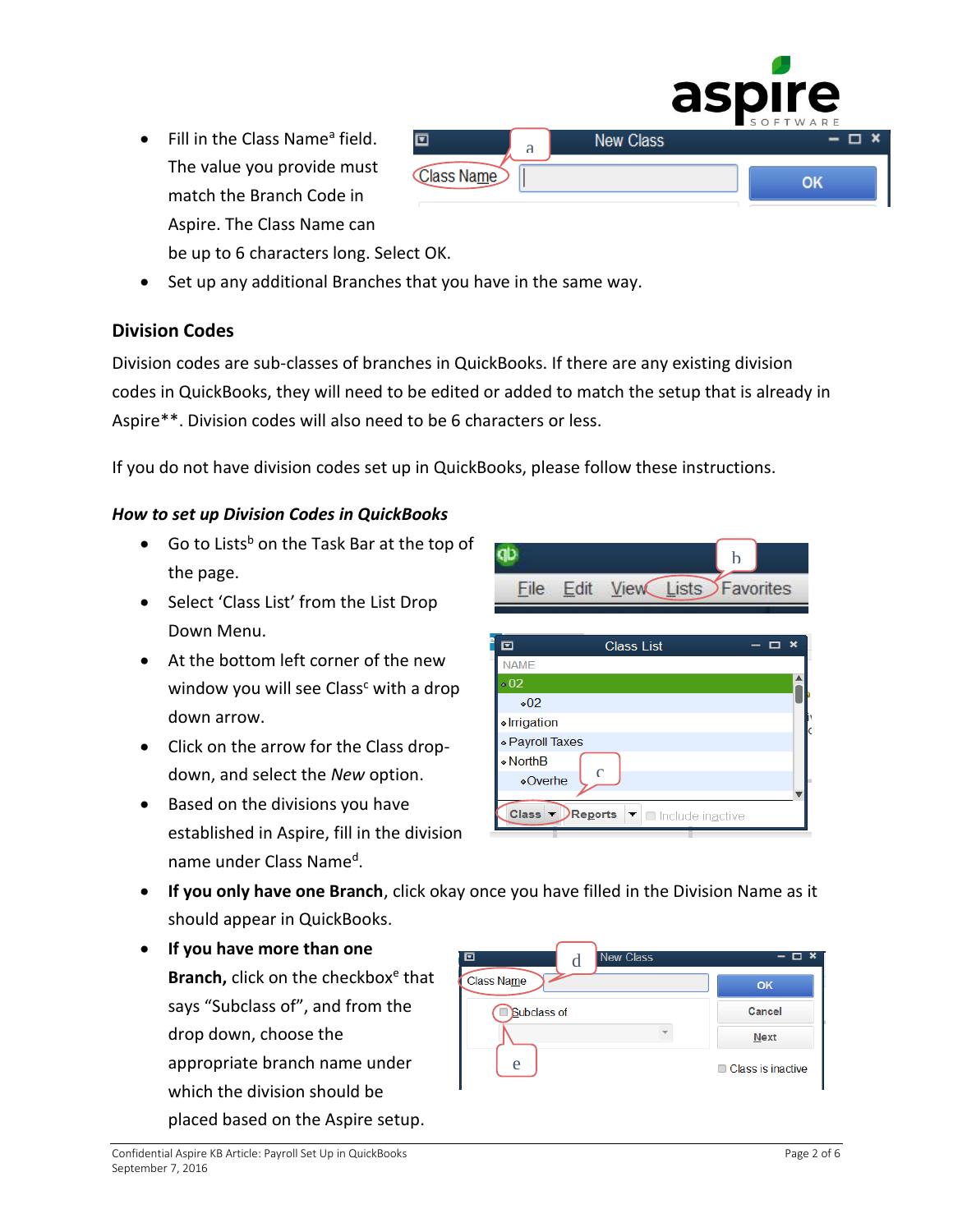

• Remember the name has to be 6 characters long, and MUST match what is in Aspire. Repeat for each division code.

# **County/Locality Codes**

County and Locality codes are also payroll items in QuickBooks. These will not import into QuickBooks, but there is a report in Aspire that will show hours for each employee by locality. The Locality Tax withholding per employee will have to be entered manually into QuickBooks.

#### *How to set up County/Locality Codes in QuickBooks*

## **Each state is different, if your state does not require localities just move onto Pay Codes.**

- Go to Lists<sup>a</sup> on the Task Bar at the top of the page.
- Choose 'Payroll Item List' from your drop down options. Items already set up on the 'Payroll Item List' will show up.
- Go to 'Payroll Item<sup>b</sup>' in the lower left hand corner and choose 'New.'
- Then *Select Setup Method* screen will appear. Choose 'Custom Setup' and click 'Next.'
- On the *Custom Setup* page, select 'Other Tax' and then select Next.
- On the Other Tax Screen, choose the appropriate tax type, then choose 'Tax is paid by the employee' then select *Next*.



| <b>ITEM NAME</b>                         |       | TYPE : AMOUNT  |
|------------------------------------------|-------|----------------|
| L - Withholding                          | State |                |
| MO - Withholding                         | State |                |
| GA - Unemployment Comp                   | State | 262%           |
| MO - Unemployment Comp                   | State | 3.51%          |
| GA - Admin. Ass<br>ent                   | Other | 0.08%          |
| h<br>Medicare Empl<br>ddl T              | Other | 0.9%           |
| <b>Activities</b><br><b>Payroll Item</b> |       | <b>Reports</b> |

- The next screen is where you would fill in the type of tax, and click Next.
- On the next screen, you will enter the Agency for the employee-paid Liability. Here you will select the Vendor name to whom you pay the tax. THEN you will enter your company ID Number, and finally under Liability Account you will select your **Payroll Liabilities** from the drop down.
- On the *Tax Tracking Type* screen just click on *Next* at the bottom of the screen, you do not need to select anything other than None from the Drop down.
- On the *Calculate Based on Quantity* screen, choose 'Neither', if this deduction is to be calculated any way other than the two options listed. Then click *Next*.
- On the *Default Rate and Limit* screen, fill in the percentage (%) to be calculated out of the employee's check and any upper wage limit, if it applies. Then click 'Next.'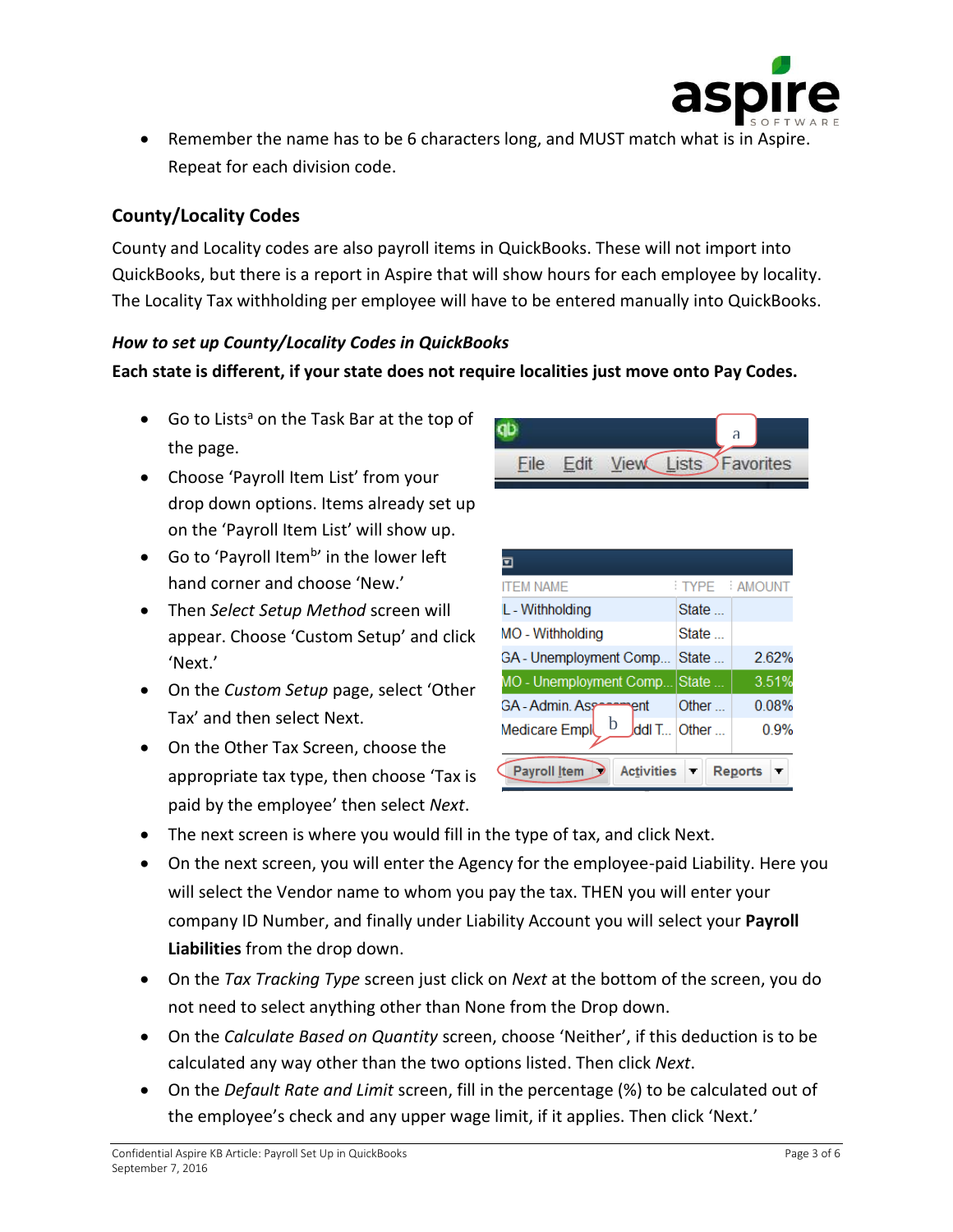

- On the *Taxable Compensation* screen, select the appropriate wage items that will apply to this tax deduction.
- Click *Finish* to complete the set up.
- Set up any additional County/Locality Codes in the same manner.

#### **Adding New Payroll Accounts**

You will need to set up the following new accounts in your QuickBooks chart of accounts.

- Accrued Payroll Holding Account (Account Type Other Current Liability)
- Accrued Payroll Holding Burden Account (Account Type Other Current Liability)

After those are entered Create a New Customer within QuickBooks called 'Aspire System'

## **Pay Codes**

You will need to setup new payroll items for direct labor employees. If you already have payroll items set up in QuickBooks, you will need to add new ones for Aspire payroll. The new pay codes will need to be added to the direct labor employee's info tab before the 1st Aspire payroll export to QuickBooks.

#### *How to set up Pay Codes in QuickBooks*

- Go to the *Lists* menu<sup>a</sup> on the Task Bar at the top of the page.
- Choose *Payroll Item List* from your drop down options. Items already set up on the *Payroll Item List* will show up.



• Aspire is set up to only accept six character Pay Codes therefore, the following Pay Codes/Payroll items are

suggested:

 $\circ$  A – should be added to show that these payroll items/codes are Aspire payroll items/codes. See example<sup>a</sup>



- that you have in Aspire. Keep in mind that they must match for the export from Aspire to QuickBooks to work.
- Go to Payroll Item<sup>b</sup> at the lower left hand corner of the

• Do this for all of the pay codes

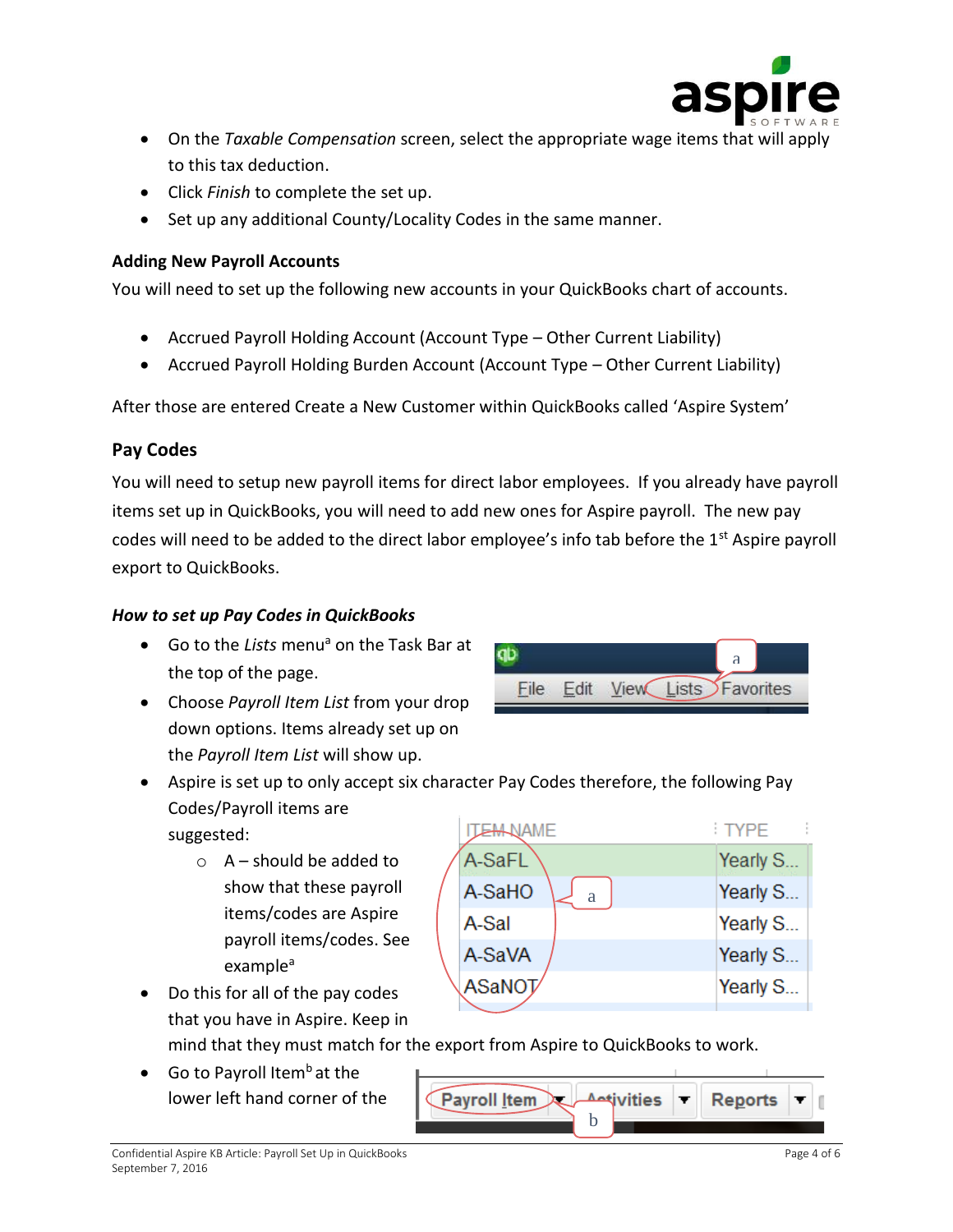

page, and choose 'New' from the drop down.

- On the *Select Setup Method* screen chose 'Custom Setup' and *Next*.
- On the *Payroll Item Type* screen, choose 'Wage' and click *Next*.
- On the *Wages* screen, choose the appropriate of the four options and click *Next*.
- Do the same on the 'Wages' screen.
- In the Name field of the *Paycheck and Payroll Reports* screen, enter the name you want for the Payroll Code. If you selected Hourly on the previous Screen, this is where you would name it Hourly, then click Next.
- On the *Expense Account* screen, choose 'Accrued Payroll Holding Account' from the drop down list. This is the account to which you will be posting the gross payroll.
	- o Click 'Finish' to complete the set up.
- Set up any additional Payroll Codes in the same manner, Remember:
	- o Payroll Codes must be six characters or less.
	- o The Pay Codes in QuickBooks must match the Payroll Codes in Aspire.

## **Setting Up Employees in QuickBooks**

Before you can pay employees, each employee must be set up in QuickBooks. All of the employees' information that you enter into QuickBooks must match what you already have in Aspire.

#### *How to set up Employees in QuickBooks*

• Go to the task bar at the top and choose Employees<sup>c</sup>.



- Choose 'Employee Center.'
- In the upper left-hand corner you will select the *New Employee* option<sup>a</sup>.

| च<br>a        |                                    |
|---------------|------------------------------------|
| New Employee. | <b>Manage Employee Information</b> |

- Fill in all of the information for your employee here.
- Fill in all the information for all the tabs.